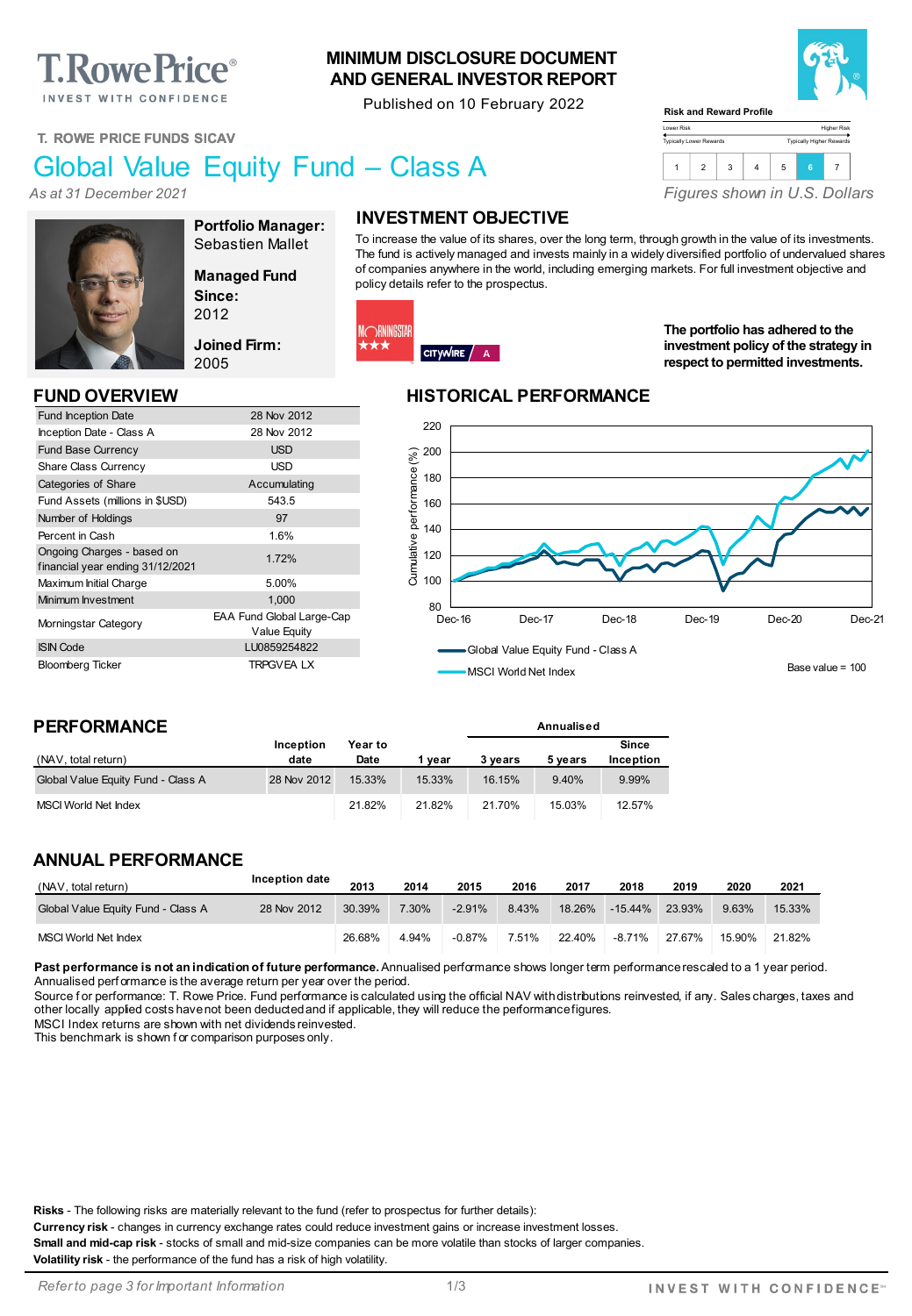# **TOP 10 ISSUERS**

| Country/Industry                                          | % of Fund |
|-----------------------------------------------------------|-----------|
| United States/Softw are                                   | 3.6       |
| United States/Health Care Providers &<br>Services         | 3.0       |
| United States/Interactive Media &<br>Services             | 2.5       |
| United States/Electric Utilities                          | 2.4       |
| United States/Life Sciences Tools &<br><b>Services</b>    | 2.3       |
| United Kingdom/Pharmaceuticals                            | 2.1       |
| Sw itzerland/Pharmaceuticals                              | 2.1       |
| United States/Semiconductors &<br>Semiconductor Equipment | 2.1       |
| United States/Health Care Providers &<br><b>Services</b>  | 2.0       |
| United States/Capital Markets                             | 2.0       |
|                                                           |           |

#### **SECTOR DIVERSIFICATION**

| Sector                          |      | % of Fund Fund vs Comparator Benchmark |     |
|---------------------------------|------|----------------------------------------|-----|
| <b>Communication Services</b>   | 10.0 |                                        | 1.7 |
| Consumer Discretionary          | 5.8  | $-6.4$                                 |     |
| <b>Consumer Staples</b>         | 1.7  | $-5.2$                                 |     |
| Energy                          | 2.2  | $-0.9$                                 |     |
| <b>Financials</b>               | 19.3 |                                        | 6.1 |
| <b>Health Care</b>              | 19.4 |                                        | 6.7 |
| Industrials & Business Services | 13.5 |                                        | 3.3 |
| Information Technology          | 13.5 | $-10.2$                                |     |
| <b>Materials</b>                | 6.6  |                                        | 2.4 |
| <b>Real Estate</b>              | 0.9  | $-1.9$                                 |     |
| <b>Utilities</b>                | 5.5  |                                        | 2.8 |

T. Rowe Price uses the current MSCI/S&P Global Industry Classification Standard (GICS) f or sector and industry reporting. T. Rowe Price will adhere to all updates to GICS f or prospective reporting.

### **GEOGRAPHIC DIVERSIFICATION (TOP 15)**

| Country               | % of Fund | Fund vs Comparator Benchmark |     |
|-----------------------|-----------|------------------------------|-----|
| <b>United States</b>  | 60.7      | $-8.1$                       |     |
| Japan                 | 9.6       |                              | 3.4 |
| <b>United Kingdom</b> | 4.3       |                              | 0.2 |
| Sw itzerland          | 3.2       |                              | 0.2 |
| Canada                | 3.1       | $-0.1$                       |     |
| <b>Netherlands</b>    | 3.1       |                              | 1.7 |
| China                 | 2.7       |                              | 2.7 |
| Germany               | 1.9       | $-0.6$                       |     |
| <b>India</b>          | 1.7       |                              | 1.7 |
| Sw eden               | 1.6       |                              | 0.6 |
| France                | 1.1       | $-2.2$                       |     |
| South Korea           | 1.1       |                              | 1.1 |
| Australia             | 0.9       | $-1.1$                       |     |
| Austria               | 0.8       |                              | 0.7 |
| Italy                 | 0.7       |                              | 0.1 |

The comparator benchmark data is for the MSCI World Net Index.

#### **OPERATIONAL INFORMATION**

| Domicile:              | Luxembourg                           |
|------------------------|--------------------------------------|
| Trading days:          | All bank business days in Luxembourg |
| Trading cut-off time:  | 13.00 Central European Time          |
| Valuation time:        | 16:00 Central European Time          |
| Distribution payments: | None                                 |

#### **ASSET DIVERSIFICATION**

| <b>Asset Class</b> | % of Fund 31/12/2021 | % of Fund 30/09/2021 |
|--------------------|----------------------|----------------------|
| Eauity             | 98.4                 | 99.4                 |
| Cash               | 1.6                  | 0.6                  |

As compared to last quarter, there have been changes to the composition by asset allocation as shown in the table above